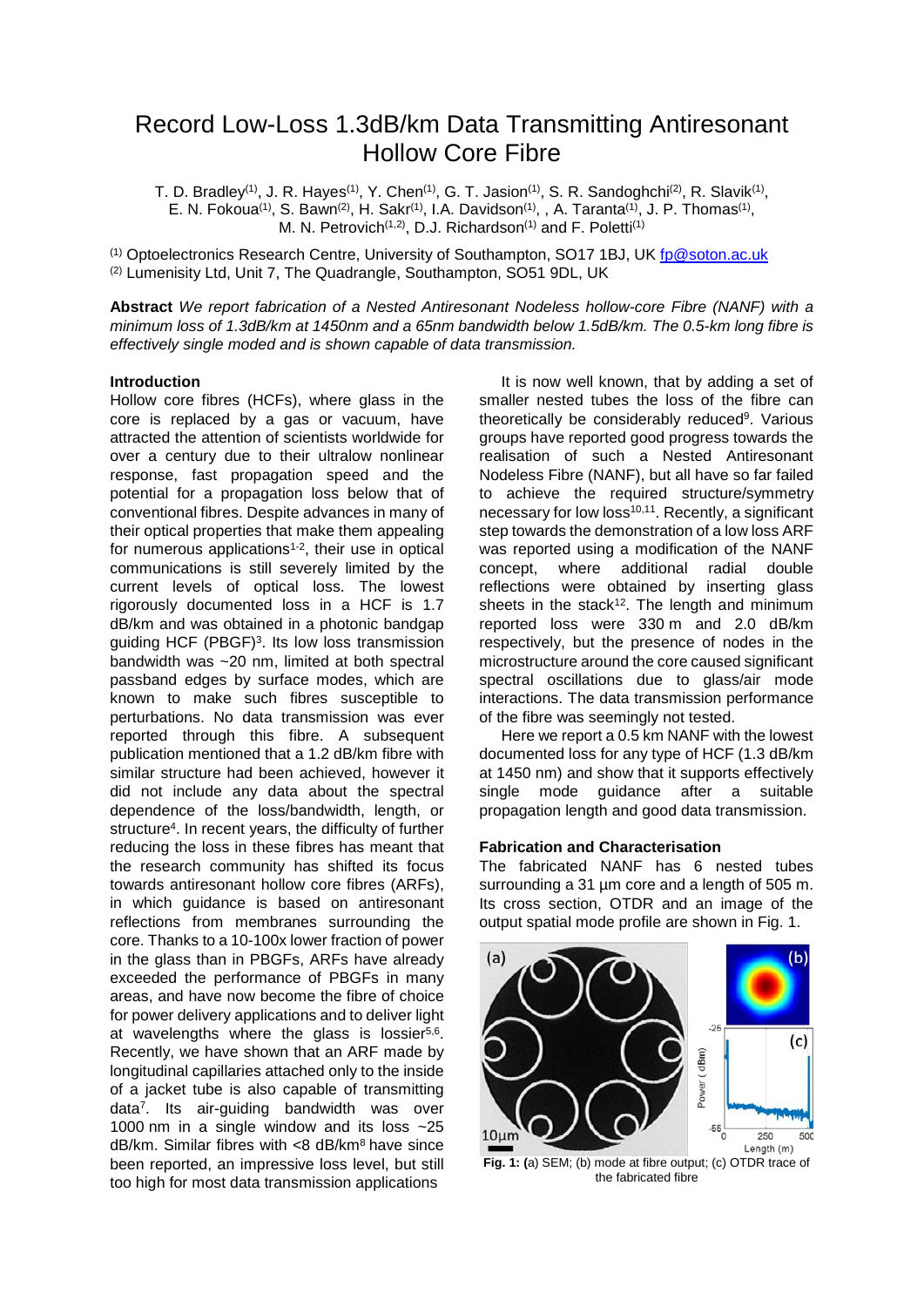

**Fig. 2:** (a) (Top) Transmission through long and short fibre lengths and average cutback loss, (Bottom) zoomed in cutback with measurement error (shaded area); (b) comparison between present fibre loss and previous HCF loss record in ref [3]; (c) Total simulated loss (black) vs measurement (red) and various loss contributions: confinement (blue dash), scattering (red dot); microbend (green, dash-dot).

It was fabricated by stacking and fusing inside a jacket tube a set of capillaries of very similar aspect ratio as in the final fibre but ~200 times bigger, followed by a conventional two-stage draw approach. The inner and outer set of tubes were held at a different pressures in the fibre draw stage to realise similar wall thicknesses. The selection of pressures was assisted by fluid dynamics modelling<sup>13</sup>. The thickness of the six outer tubes is 1170±29 nm, chosen to provide Cband operation in the second antiresonant window. Second window operation allows two times thicker membranes than for the first window, and thus a more controllable fabrication process providing an easier target for this initial demonstration. As a downside, the bandwidth is 3-4 times narrower than e.g. ref [7] and the yield is reduced. The fibre draw was very stable and controllable, and remarkably small inter-tube azimuthal gaps down to ~1 wavelength could be achieved and maintained along the full fibre length. The small remaining azimuthal asymmetries and the fact that the inner tubes are slightly thinner than the outers (1080±25 nm) provides scope for improvement in future draws.

The fibre was then spooled on a 1-m circumference bobbin and cut back to 10 m. Its spectral transmission curves and cutback loss are shown in Fig.2a. OSA measurements were acquired (for three different cleaves) at both long and short fibre lengths. The red solid line indicates the average loss and the grey shaded area around it the measurement error. The minimum loss region falls short of the C-band

(something that can be straightforwardly addressed in future draws), and is centered around 1450 nm. The minimum, average and maximum loss around 1450 nm are 1.2, 1.3 and 1.4 dB/km, respectively. The fibre has a loss below 1.4 dB/km over a bandwidth of 40 nm, <1.5 dB/km over 65 nm and <2 dB/km over 90 nm. Fig. 2b shows how its second transmission window loss compares with the previous HCF record loss in ref. [3].

The measurement is further supported by simulations, as shown in Fig. 2c. Image processing was used to extract accurate structural information from SEMs, and mass conservation from the preform was imposed to improve accuracy in estimating individual tube thicknesses. Three loss contributions were evaluated: *confinement* from FEM calculations; *surface scattering* using the model in ref. [9]; and *microbend* from the coupled power theory model in ref. [15], using an experimentally measured spectral dependence of the external perturbation. As can be seen, by summing up all contributions, excellent agreement is observed not only for the 2<sup>nd</sup> window around 1450 nm, but also for the 3<sup>rd</sup> window around 950 nm. At 950 nm the minimum loss of 1.8 dB/km is also a record value and only 2x higher than Rayleigh scattering in silica. The observation that confinement and microbend dominate the loss in the  $2<sup>nd</sup>$  and  $3<sup>rd</sup>$  window respectively, can drive future improvements.

The low values of scattering loss, a contribution that dominates loss in PBGFs, stems from the fact that in NANFs all glass membranes